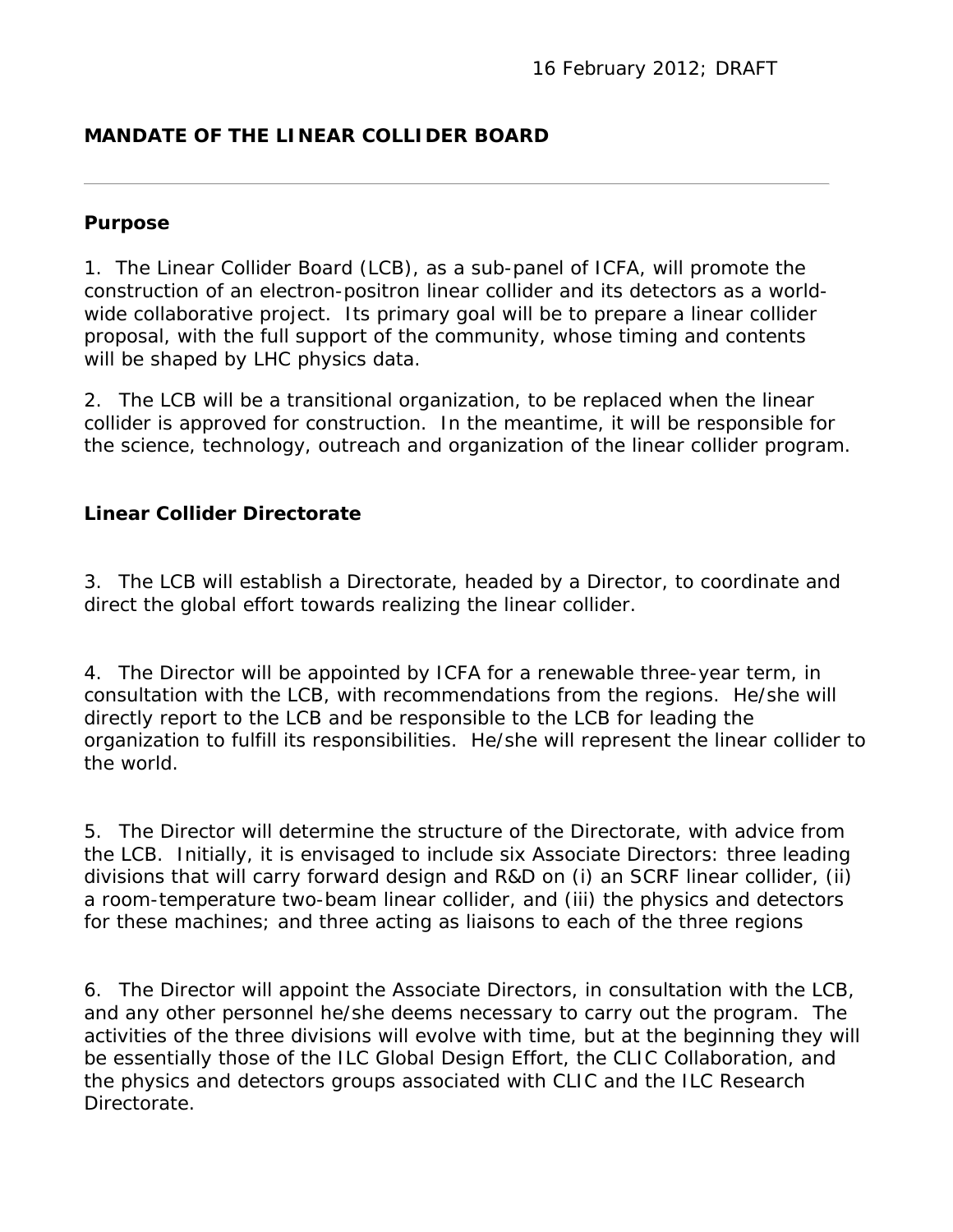## **Linear Collider Board**

7. The LCB, representing ICFA, will provide oversight to the Directorate.

8. The LCB will work closely with the Funding Agencies for Large Colliders (FALC) and/or other national or international agencies to carry out its mandate. The LCB will assess and endorse budget requests for the common fund that the Director will put forward to FALC for approval. The common fund is necessary to support the Directorate, as well as other essential activities normally associated with a host laboratory.

9. The LCB will set up a Project Advisory Committee (PAC) to report on linear collider accelerator and detector issues. The PAC Chair will be appointed by the LCB. The PAC members will be appointed by the LCB for staggered three-year terms, with advice from the Director.

10. The LCB will monitor the progress of the linear collider activities through reports by the Director and the PAC Chair. It will also be informed by independent experts, including the World-Wide Study.

11. The LCB will monitor the outreach activities of the Directorate, regional groups, and others, aimed at explaining the scientific and technological importance of the project to the scientific community, to industry, to government officials, and to the public.

12. The LCB will carry out such other tasks as may be approved or directed by ICFA.

## **Subcommittees**

13. In carrying out its work, the LCB will appoint subcommittees as needed, with members selected for their particular expertise. Membership will be chosen by consensus of the LCB.

## **Membership**

14. LCB Membership

a) The LCB will consist of 16 people, five from each region, plus one Chair. Each region will choose its members according to its own processes, for staggered three-year terms. The members should represent all major stakeholders in the